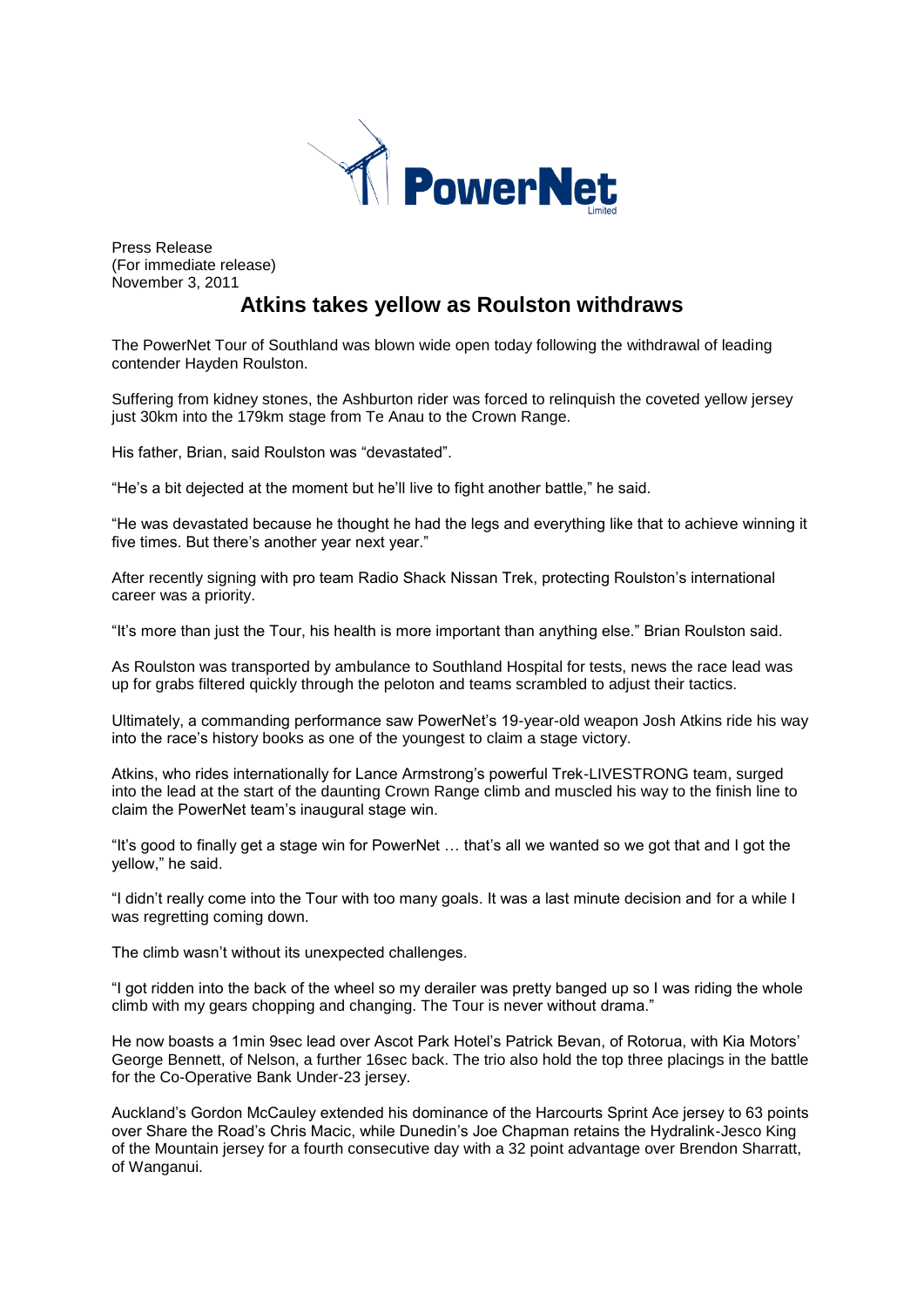Share the Road earned a slim 21sec buffer over Pure Black Racing to take over the teams' classification.

Despite rain and blustery winds delivering miserable riding conditions, the field set a decent pace of throughout the stage.

Atkins did not feature in the day's early breakaway of 10 riders which, propelled by Subway's Nick Lovegrove who was understandably motivated by his new status as the Leader on the Road, struck out to a 4min 30sec advantage by the halfway mark.

A relentless effort on the front of the peloton from Atkins' PowerNet team-mates – New Zealand elite track stars Tom Scully, Myron Simpson, Shane Archbold and Cam Karwowski along with Alex Frame – thrust the talented youngster into contention as the breakaway was finally engulfed with just over 10km remaining.

"The boys' did an awesome job. They're track endurance riders so 180km is a bit different for them," Atkins said.

"The attacks started going really early and the pace was really on. Some guys were showing their hand a bit early. I had Tom Scully who just rode himself inside out for me and I barely touched the wind the whole way."

While Sharratt hit the hill first, Atkins ability to attack on the gradient was already proven earlier in the week when he narrowly finished second to Roulston on Bluff Hill. The Crown Range proved no hurdle to his quest for the yellow jersey.

Archbold said the stage win was extra special for PowerNet who are riding in memory of Tess Van Dijk who lost her battle with cancer just a few months ago.

"I think Tess was definitely pushing Josh up that hill today," he said.

Atkins was confident the PowerNet team could successfully defend the yellow on tomorrow's 167km stage from Invercargill to Gore.

"My legs are getting better and better each day so I'm not feeling too worried about tomorrow. If the winds blowing, I know the guys will have me at the front and I know I can ride there all day," he said. He predicted Saturday's penultimate stage featuring the individual time trial at Winton could define the race.

"I've won numerous national (time trial) titles so I think I'll go alright."

# **Results from Stage 5 of the PowerNet Tour of Southland.**

#### **Te Anau - Five Rivers - Kingston - Frankton - Crown Range**

1. Josh Atkins (PNT) 4h22m06s; 2. Patrick Bevin (APH) at 29s; 3. Jeremy Yates (STR) at 29s; 4. George Bennett (KMT) at 35s; 5. Andi Bajc (STH) at 39s; 6. Taylor Gunman (OWA) at 51s; 7. Mike Olheiser (JPW) at 55s; 8. Brendan Sharratt (CSL) at 01m01s; 9. Scott Lyttle (PBR) at 01m06s; 10. Brett Tivers (STR) at 01m10s; 11. Tim Gudsell (PBR) at 01m16s; 12. Chris Macic (STR) at 01m20s; 13. Aaron Strong (APH) at 01m22s; 14. Eric Drower (PTL) at 01m33s; 15. Alexander Ray (OWA) at 01m41s; 16. Dion Smith (OWA) at 01m41s; 17. Joseph Cooper (MCP) at 01m46s; 18. Shem Rodger (PBR) at 01m55s; 19. Paul Odlin (SUB) at 01m55s; 20. Westley Gough (SUB) at 01m59s; 21. Danny Pulbrook (RDS) at 02m07s; 22. Marc Ryan (CST) at 02m30s; 23. Clinton Avery (APH) at 02m30s; 24. Simon Binney (SIT) at 02m35s; 25. Tom Scully (PNT) at 02m38s;

#### **Overall Standings**

1. Josh Atkins (PNT) 15h35m17s; 2. Patrick Bevin (APH) at 01m09s; 3. George Bennett (KMT) at 01m25s; 4. Chris Macic (STR) at 01m26s; 5. Jeremy Yates (STR) at 01m28s; 6. Scott Lyttle (PBR) at 01m30s; 7. Andi Bajc (STH) at 01m38s; 8. Mike Olheiser (JPW) at 02m19s; 9. Tim Gudsell (PBR) at 02m21s; 10. Paul Odlin (SUB) at 02m22s; 11. Taylor Gunman (OWA) at 02m32s; 12. Shem Rodger (PBR) at 02m35s; 13. Brett Tivers (STR) at 03m00s; 14. Dion Smith (OWA) at 03m15s; 15. Joseph